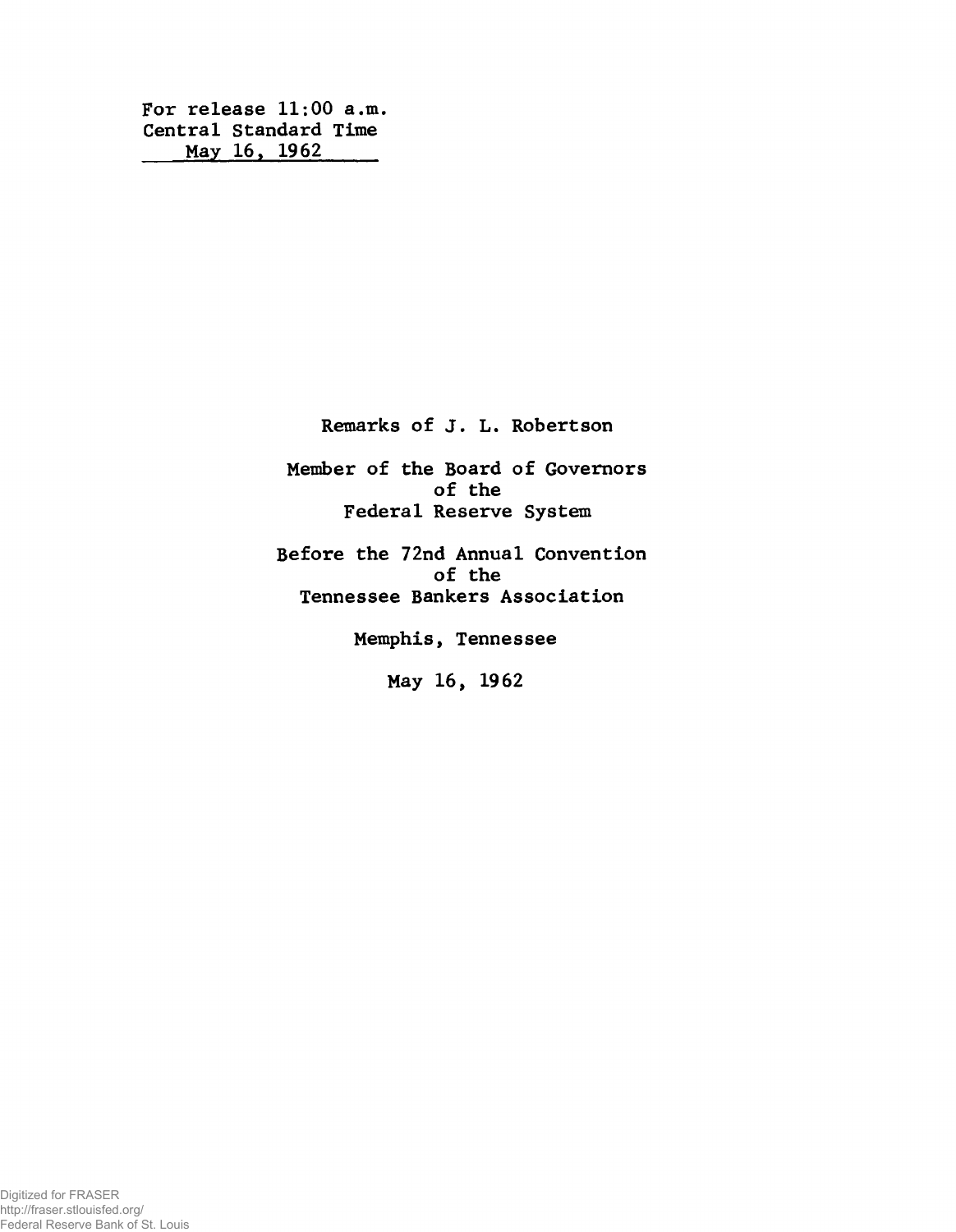## **The Reform of Bank Supervision**

**It is a pleasure to be in Tennessee again - a state that has had more than its fair share of the national spotlight in recent months. First, there was the opening of Tennessee Williams' new hit on Broadway, "The Night of the Iguana", which met with general critical acclaim. And then there was the great drama which was recently acted out in the marble chambers of the Supreme Court in Washington. Borrowing Tennessee Williams' style and some of his poetic license, we might title it "The Twilight of the Gerrymander" It was greeted with a sharper division of opinion on the part of the reviewers. Six of them thought that Tennessee ought to revise the script, though they did not say exactly how the job might be done.**

**That is often the way with critics. It is always easier to oppose than to propose. We all know this from our personal experience. Your wife asks a simple question, "What would you like for dinner, dear?" Nine times out of ten you are completely stumped and respond with that very evasive answer, "Oh, just anything at all. Your meals are always wonderful!"**

**Of course, when the dinner is served, you can think of any number of ways in which it falls short of perfection but if you value your life you keep these critical observations to yourself. Uncle Remus fans may recall the lines, "Tar Baby ain't saying nuthin, en Brer Fox, he lay low." Sometimes that is a good policy to follow when we feel the urge to criticize.**

**Thomas Carlyle seemed to be supporting this approach to criticism when he wrote, "Silence is as deep as eternity. Speech is as shallow as time." On the other hand, Carlyle elsewhere gave this imperious and rather contradictory command: "Produce! Produce! Were it but the pitifullest infinitesimal fraction of a product, produce it...! 'Tis the utmost thou hast in thee. Out with it then."**

**Today I am torn between this conflicting advice but I cannot "lay low" and "say nuthin", even if silence is as deep as eternity. I know we are all friends, but this**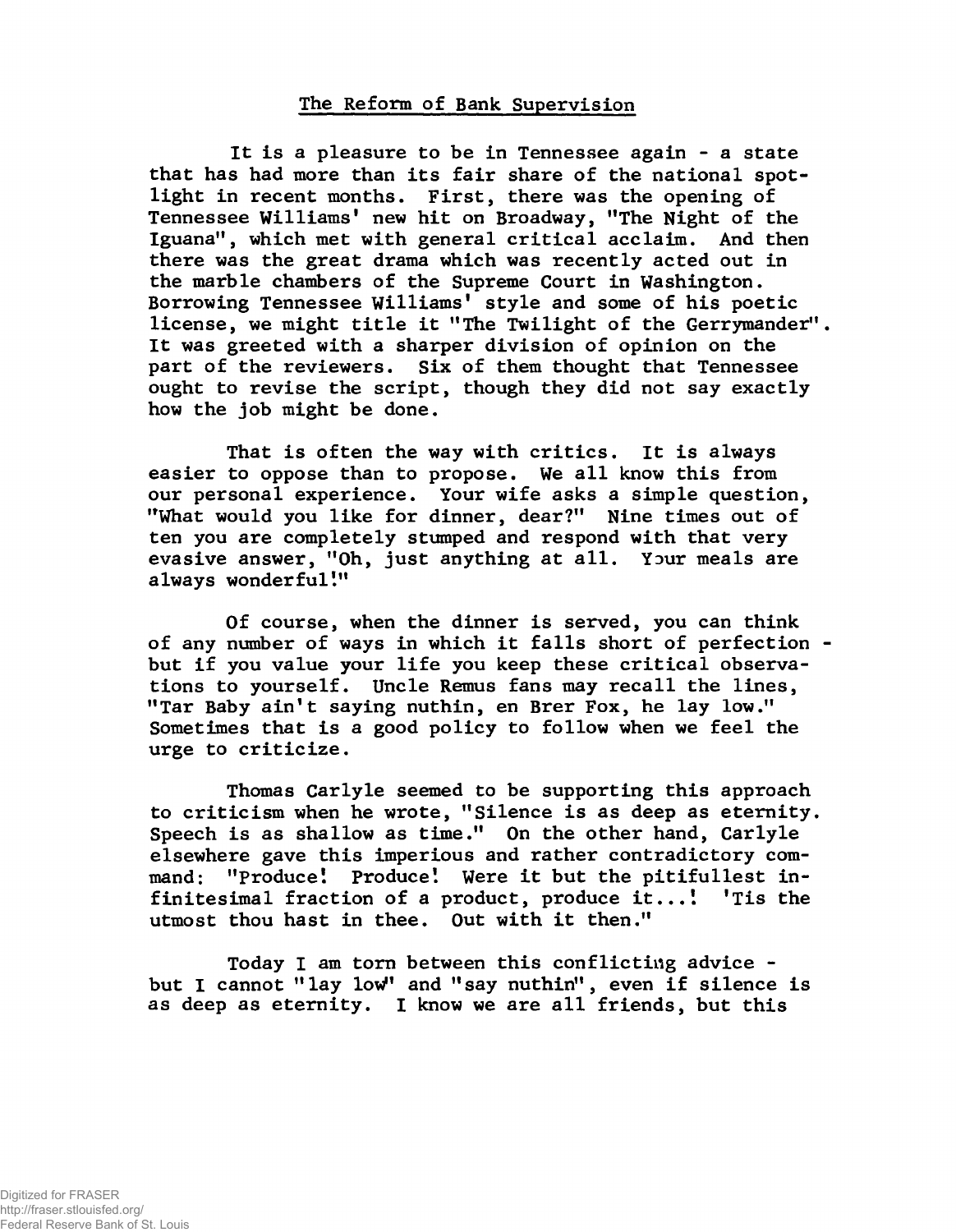**is not a Quaker meeting, and I am committed to a speech. I must therefore follow Carlyle's second admonition.**

**But I have an even better reason for deciding to speak today. Recently I have become more and more convinced that if our country is to maintain its position of leadership in the free world, develop an economy that can provide work opportunities for all who are willing and able to work, and eliminate our balance of payments problems, each of us - not just those in a position to cope with major issues, but each of us - must make the right decisions in the role which he plays in our society, be it large or small. Every aspect of our economic, social, and political life must be constantly improved. We cannot afford to drift, in the belief that what we have is good enough. This means, among other things, that public officials - like me - must seek to improve government rather than to maintain the status quo for the sake of whatever power it provides.**

**As most of you know, I have labored in the field of bank supervision for nearly thirty years - two decades with the Office of the Comptroller of the Currency (at times I was Acting Comptroller, and as such an ex officio Director of the Federal Deposit Insurance Corporation), and one decade with the Federal Reserve System. Perhaps my long experience in the field qualifies me, in some degree, to take upon myself the critic's mantle, and to make some suggestions designed to improve and strengthen the federal system of bank supervision. I hope they will constitute something more than the "pitifullest infinitesimal fraction of a product" .**

**Everyone is aware of the fact that federal bank supervision, like the banking system itself, has grown up like Topsy; that it is divided among several agencies, with resulting overlapping, inefficiencies, inconsistencies, and conflicting policies. The only reason that the bad aspects of this sort of hodgepodge arrangement have not been more noticeable is that over the years federal bank supervision has been characterized, with rare exceptions, by an under**standing that the successfu $\frac{1}{2}$  **c** at ion of this intricate

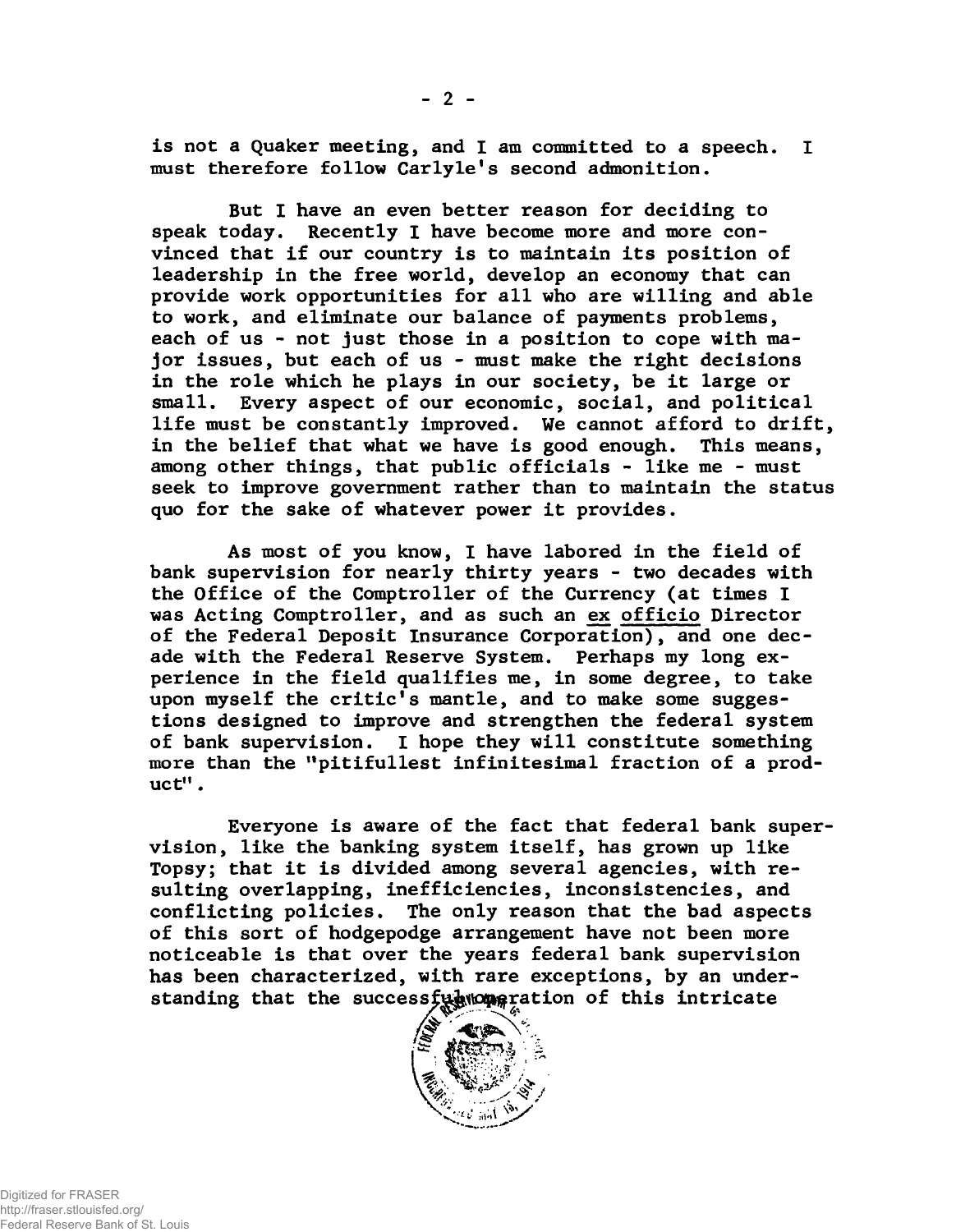**arrangement requires a high degree of comity and cooperation, together with an atmosphere of candor, patience, tolerance, and willingness to work harmoniously to solve the difficult problems that constantly arise. However, the fact that the system has been made to work as well as it has does not argue for the proposition that public officials like myself should not examine the machinery with the view of devising a better arrangement, one that will be effective in carrying out the will of Congress, as expressed in the banking laws, and shaping the banking structure in a manner best suited to financing a dynamic economy.**

**Recently I have undertaken this task. And at the risk of estranging people with whom 1 have long been associated in government, as well as many friends in the banking industry throughout the country, I feel obliged to disclose my conclusions, for whatever value they may have.**

**As 1 see the picture, the time has arrived when we, as a nation, must determine the kind of a banking system we want, whether it be a continuance of many independent units, a rapid development of branch banking, or perhaps a rapid development of holding company banking. We must decide whether, in view of the changing size of business units in this country, we wish to have a few large banks with many branches (with a relatively few men dominating the entire banking system and local offices operated by subordinates), or to continue the existing system of numerous institutions and opportunities for many men to reach the top and formulate banking policies. We need a supervisory structure that will make it possible to face these issues squarely, reach decisions courageously, and implement them equitably. We must review and analyze those laws regarding bank supervision which give rise to overlapping functions, powers, and agencies, to inconsistent decisions, and to a "race of laxity" which too often reduces supervisory standards to the "lowest common denominator".**

**Such an analysis leads me - as it has led others before me - to a conclusion which for many years I have sought to avoid, namely, that all federal supervision of commercial banks should be performed by one agency. This is not**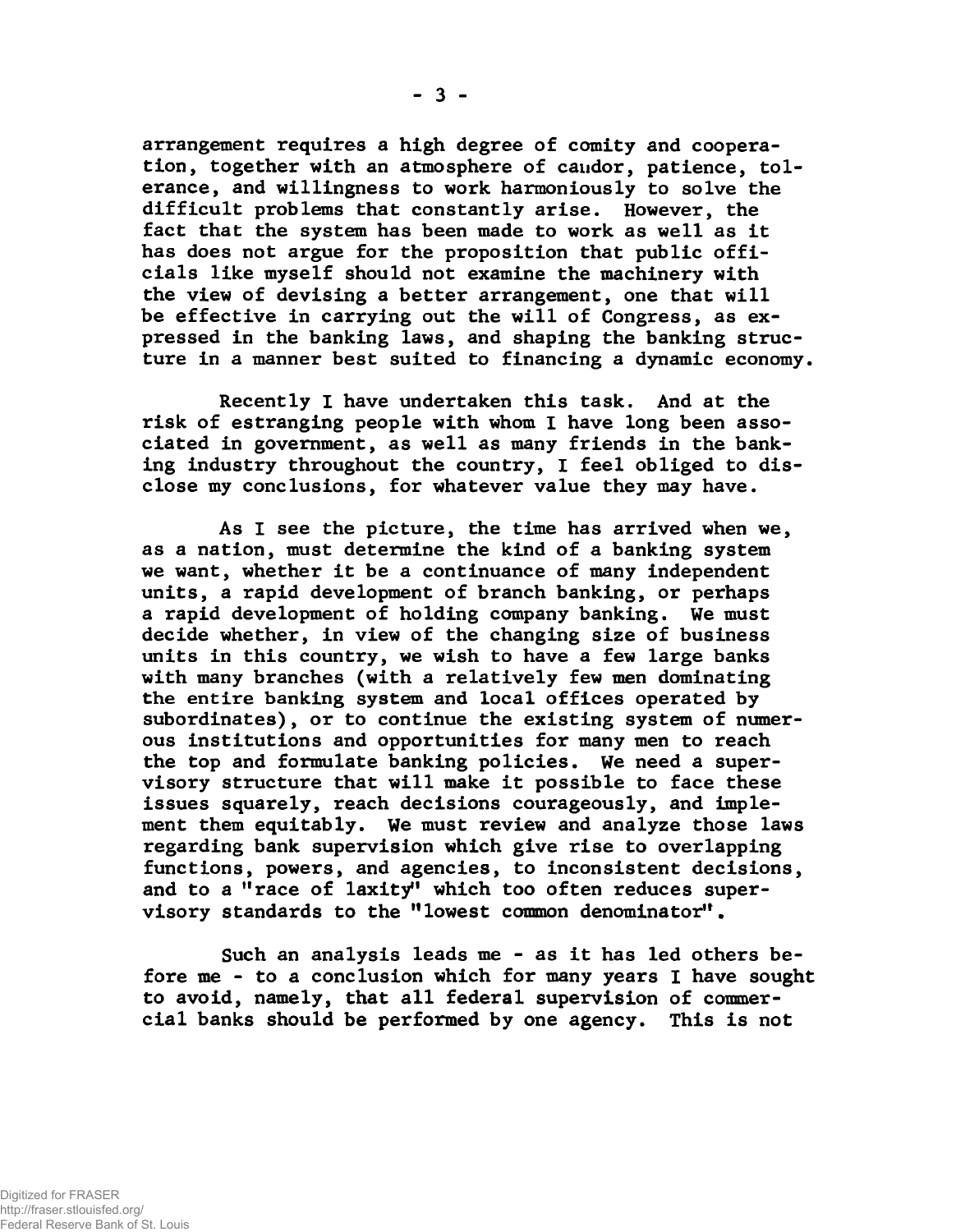**a new idea. It has been the subject matter of bills introduced in Congress by Senator Weeks as early as 1919, by Representative McFadden in 1920, Senator Smathers in 1938, and Representative Ditter in 1939. It was the subject of reports by the Brookings Institution (to a Committee of the Senate headed by Senator Byrd) in 1937, the Hoover Commission in 1949, and the CED's Commission on Money and Credit in 1961. And some of you will remember that in 1938 the crazy-quilt pattern of federal bank supervision was the major subject of the Federal Reserve's Annual Report.**

**Some of the past proposals would have concentrated bank supervisory powers in the Federal Reserve, some in the Federal Deposit Insurance Corporation, and still others in the Comptroller of the Currency. Plausible arguments can be made for and against each of the proposals. For example, some feel that the expenses of such a consolidation of functions could most easily be met out of surplus Federal Reserve funds which otherwise would be transferred to the Treasury; others weigh heavily the fact that the Federal Deposit Insurance Corporation has an insurer's interest in the soundness of practically all banks; and others stress the view that it is easier to deal with a single administrator, like the Comptroller of the Currency, than with a Board of three or seven men.**

**On the other hand, (1) in appraising the soundness of loans or investments, bank examiners should never be obliged to switch from rose-colored glasses to black ones, and back and forth again, in an effort to implement the monetary policy of the moment; (2) it is doubtful that all banks should be examined by an agency primarily concerned with its insurance risks and obligations; and (3) it is questionable that exclusive control over all federal bank supervisory matters should be vested in one individual.**

**Unfortunately, efforts designed to bring order out of the situation by unraveling some of the overlapping crosslines of authority have been enshrouded in (and so impeded by) clouds of emotion, pique, fear of loss of power, and charges of power-grabbing.**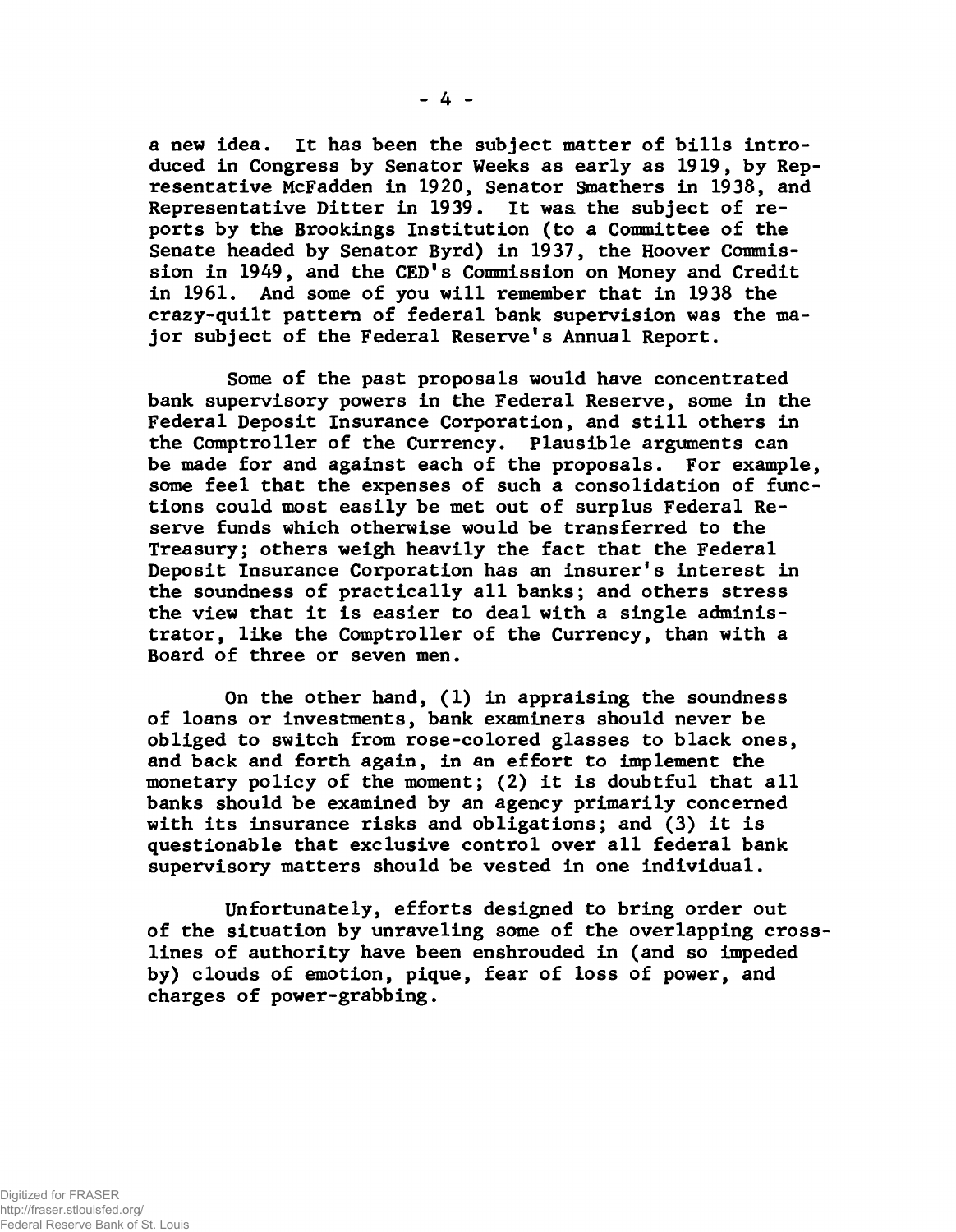**I am quite aware that the proposal I am making now may stir up these emotions. However, 1 am convinced that the people of this country will not - and should not - be satisfied with a system that by its very structure almost invites pettiness and bickering, in which one group of banks can be played against another, and where, in the name of equity and fairness, bank supervisory standards are increasingly reduced to the level of the lowest or most lenient.**

**There is another reason why I think action - either by the President, under the Reorganization Act, or by the Congress - is necessary. During the past few years we have witnessed a wave of mergers, and at the moment a wave of applications to create new bank holding companies. How these applications are dealt with may determine the future banking structure of the country. We face a crossroads decision calling for wisdom and foresight, for equity and substantial competitive equality.**

**Today three different federal agencies pass upon applications for mergers, and notwithstanding the fact that each of them receives the views of the other two and of the Department of Justice with respect to the competitive factors, their decisions do not reflect uniform application of statutory standards and factors. It is impossible for anyone, in my judgment, to analyze all of the merger cases decided by the three agencies in the past year and come out with an understandable pattern of decision.**

**One of the reasons for this is that the decisions are being made by men with different points of view, but another equally strong reason is that they are being made by men whose minds are almost fully occupied with other things of equal or even greater importance.**

**Take, for example, the Board of Governors of the Federal Reserve System. All of the members of that Board, on which I have the honor to serve, have more than a fulltime job just keeping abreast of ever-changing economic conditions and developments, in this country as well as**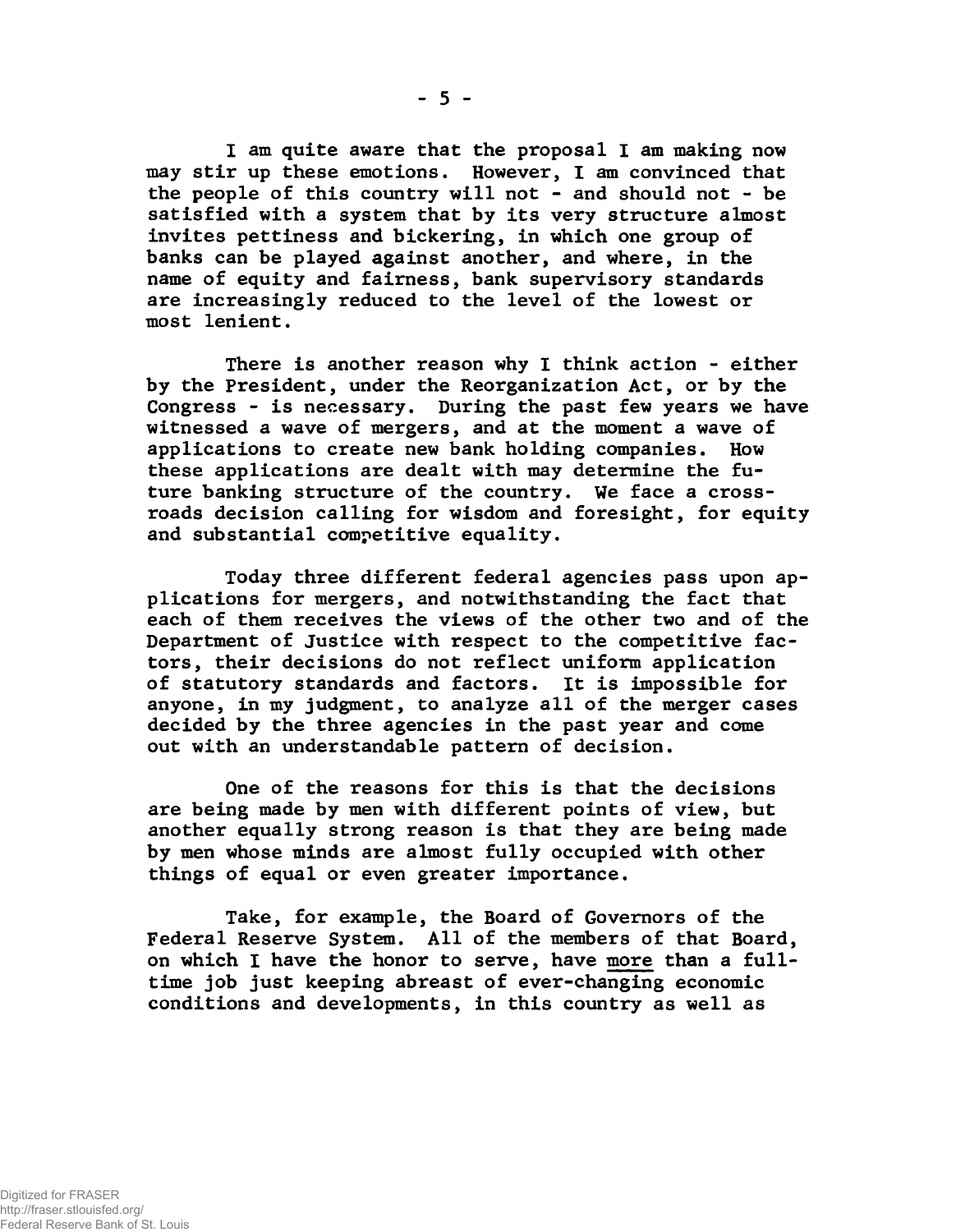**abroad, and developing or adjusting economic policies to fit the changing circumstances and needs. Still they are required to spend at least as much time analyzing very complicated bank supervisory problems and merger and holding company applications. In one case alone, which was decided recently, the documents before the Board, including statistical tables and the record of hearing, piled more than six inches high. It is not uncommon for a member of the Board to have to read and analyze hundreds of pages of material in a single case. Conscientious men can shoulder, for a while, these different and ever-expanding tasks each of which demands careful, objective, and time-consuming analysis and thought - but we must be concerned lest their sheer volume serves to diminish the quality of judgments and decisions, the importance of which cannot be overstated.**

**In view of all this, and after painful soul-searching, I have reached the conclusion that there should be established a new agency of government - perhaps to be called the Federal Banking Commission. It would be headed by five Commissioners, each to be appointed by the President, with the advice and consent of the Senate, on a staggered-term basis. To it should be transferred all the bank and bank holding company supervisory powers presently vested in the Federal Reserve Board, the Comptroller of the Currency, and the Federal Deposit Insurance Corporation. The latter two would be completely absorbed into the new Commission, except for the currency functions of the Comptroller's Office, which should be transferred to the Federal Reserve.**

**The Commission would have all the jurisdiction now exercised by the existing agencies over charters, branches, mergers, holding companies, fiduciary and foreign banking activities, as well as disciplinary actions such as termination of "insurance" or "membership", and removal of officers or directors. It would also promulgate all regulations which are now required or authorized to be issued by any of the three supervisory agencies, and it would otherwise administer and interpret the federal banking laws.**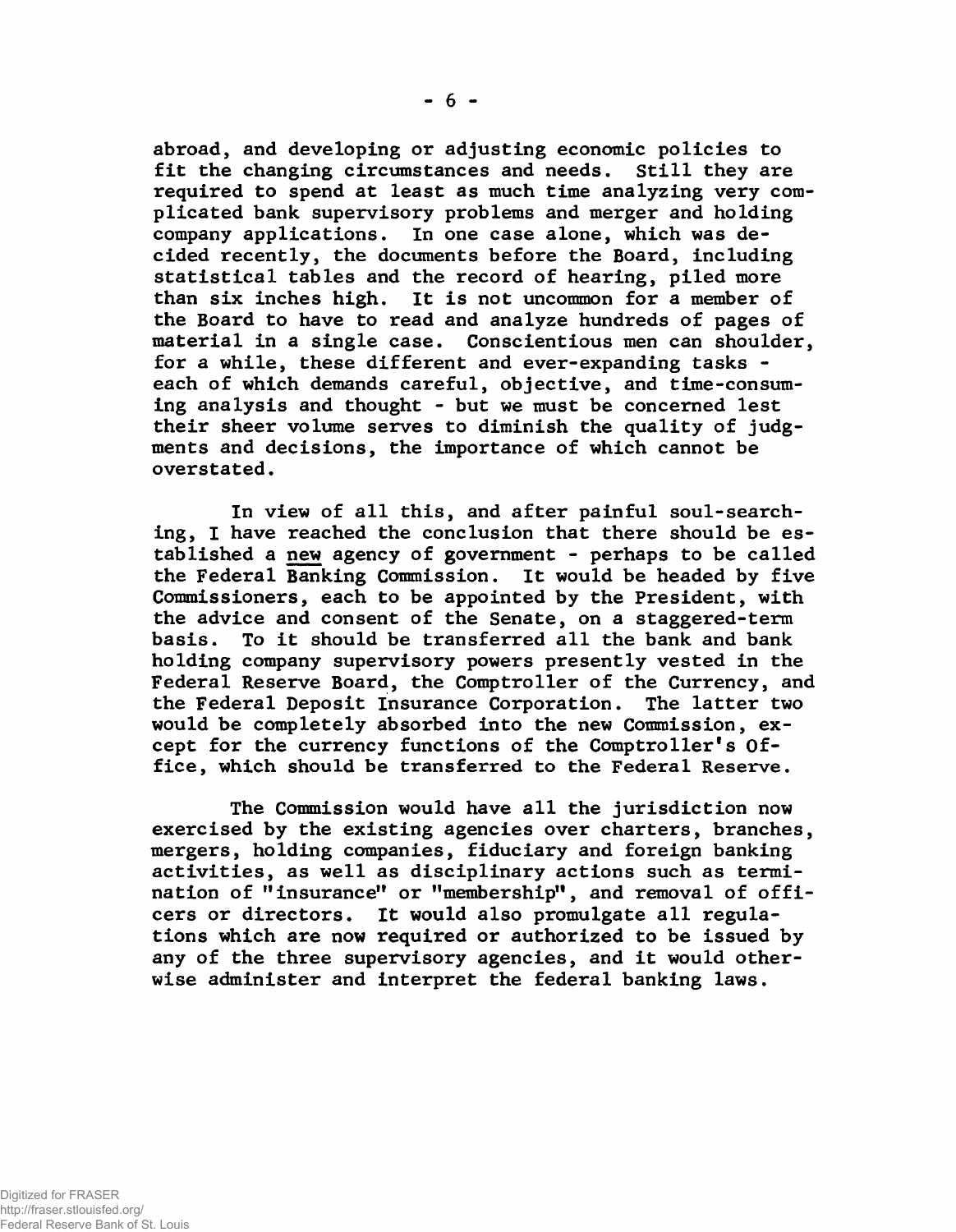**A unit of the new Commission, headed by a Director of Insurance, would handle the deposit insurance and related functions now performed by the FDIC. The Director would be a career man appointed by and responsible to the Commission.**

**There also would be a separate unit of the Commission, headed by a Director of Bank Examinations. He would be in charge of all examiners, now employed by the Comptroller of the Currency, the FDIC, and the Federal Reserve System. Since the Director of Examinations, like the Director of Insurance, should be a career man, with an indefinite term of office, he, too, should be appointed by and be accountable to the Commission. His job would be to see that every national bank was effectively examined, that the laws of the land were obeyed, and that the regulations of the Commission were complied with. In addition, he would be authorized and required to examine state member and nonmember insured banks to the extent deemed necessary for any reason by the Federal Banking Commission, the Director of Insurance, or the Federal Reserve Board, and, of course, all reports of examinations would be made freely available to all three.**

**In addition, the Director of Examinations would be required to submit to the Commission his report and recommendation with respect to every charter, branch, merger, and holding company application. He would be expected to act as an advocate of the public interest in connection with quasi-judicial proceedings of the new agency on such applications, so that the Commission would have before it not only the facts and self-serving arguments advanced by the applicant, but also the more objective arguments of those representing only the public interest. He would be expected to report to the Commission any instance in which an insured bank is engaging in unsound practices or violations of law that might warrant the institution of disciplinary proceedings. He would refer to the Commission for its determination any questions for interpretation of law arising in connection with examinations of insured banks.**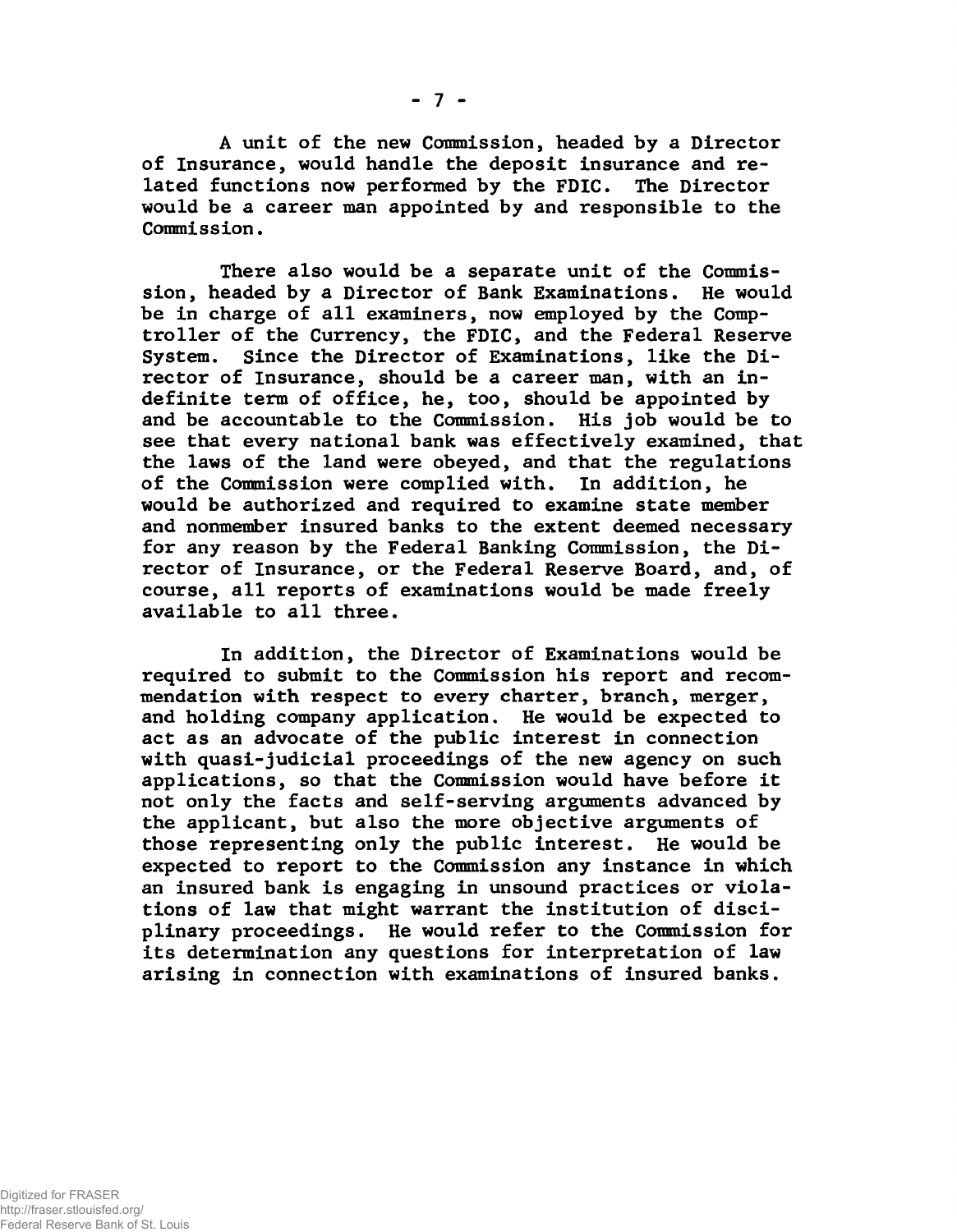**One of the facets of the problem that has bothered me for some time is the way in which Congress has provided for the financial support of bank supervision. At the present time the expenses of the Office of the Comptroller of the Currency are borne by the supervised national banks on an assessment basis. The expenses of the FDIC are borne by the funds obtained through assessments against insured banks, and the costs of Federal Reserve supervision are paid out of Federal Reserve funds, involving no assessments on the banks examined.**

**When a supervisory agency is financed by the organizations being supervised, there is always the danger, usually latent but sometimes emergent, that the agency will treat as wards the institutions it supervises, or assume the role of a trade association - a role that is unbecoming a federal agency. Furthermore, I question whether banks should be burdened with examination costs; the purpose of supervision is to protect the public interest, rather than the banks or their shareholders. Consequently, I propose that the Commission and all of its activities, other than insurance, be supported entirely by appropriated funds (the cost of providing federal deposit insurance would still be covered by assessments on all insured banks).**

**Of course, one of the questions which always looms up when a plan such as this is discussed is: What happens to the dual banking system? My answer is simply that, if the dual banking system is to be maintained, federal bank examinations eventually should be confined to national banks, except to the extent that the Federal Reserve, the Federal Banking Commission, or its Director of Insurance, might need to have examinations made of state banks in order to aid them in the performance of their statutory duties.**

**At the present time most states do not have supervisory forces large enough to examine their state-chartered banks without material assistance from either the Federal Reserve System or the FDIC. Consequently, the withdrawal**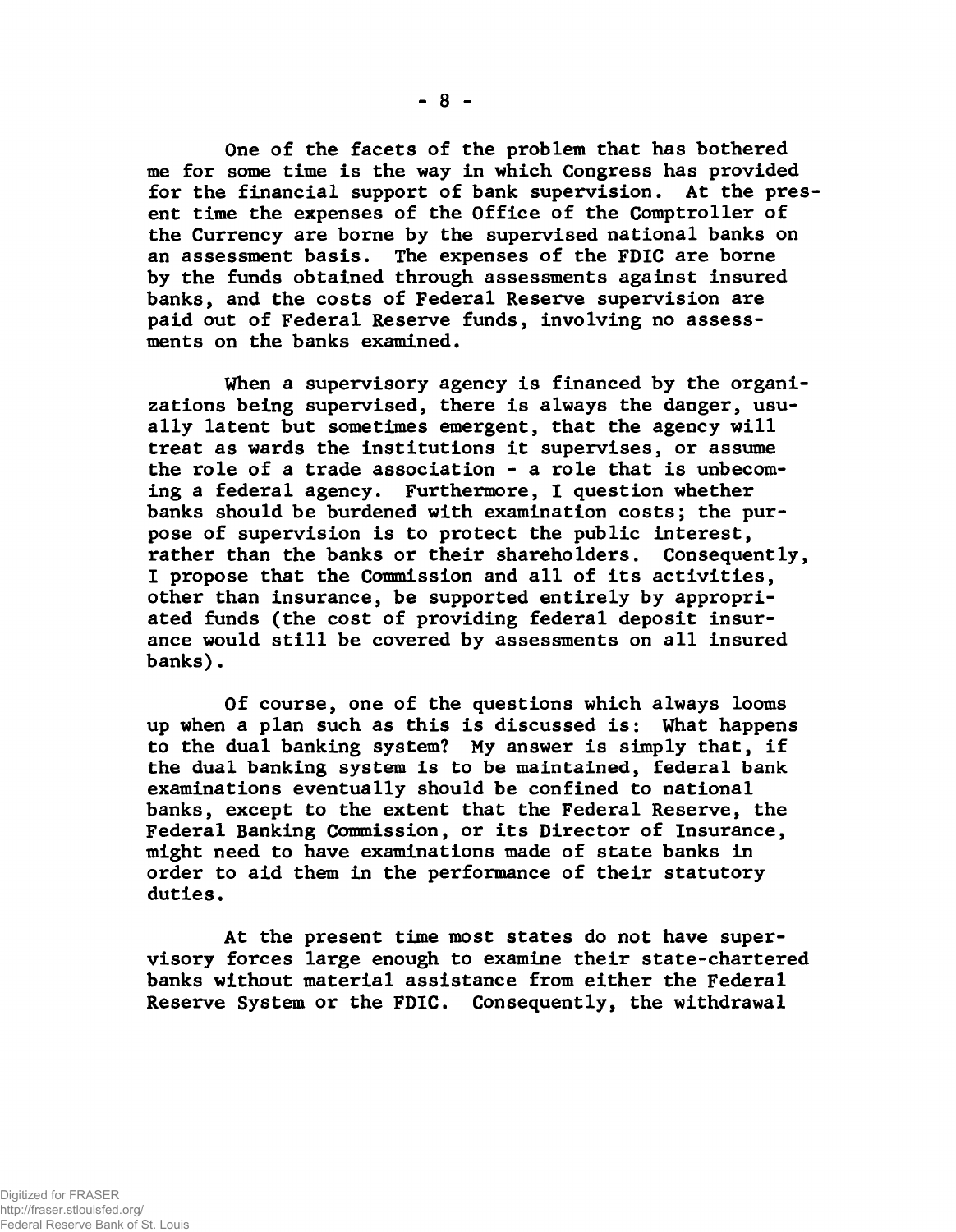**of federal examination in those states would have to be gradual. I would suggest that a goal of three years be set within which those states could develop their examining staffs to the point where they could assume the full burden of supervising state banks. After that, assuming the Federal Banking Commission is satisfied with a State Supervisor's reports of examinations, federal examinations of banks in that state would not be made - except perhaps for spot-checking.**

**This sort of an arrangement would achieve greater uniformity and effectiveness - as well as reduce the cost of federal bank supervision, eliminate conflicting interpretations of law, and lead to greater consistency in merger and holding company policies. Since all merger applications, for example, which are now passed upon by one or another of the three federal bank supervisory agencies, would be dealt with, instead, by the new Federal Banking Commission, it seems likely that the decisions would be more consistent and would provide better guidance to the banking industry. Such an arrangement would also serve to eliminate a substantial part of the temptation for banks to switch from state to national, member to nonmember, or vice versa, depending upon which group appears to receive the most generous or lenient treatment from the federal supervisor.**

**The new Commission would be almost exclusively concerned with quasi-judicial functions calling for a high degree of knowledge of the banking industry, as well as the ability to analyze both facts and law. Consequently, its membership should be selected with the same care that is called for in the selection of judges. Decisions of the Commission should be final and conclusive, unless found by a reviewing court to be wholly without evidentiary support or clearly arbitrary and capricious.**

**Some may think that it would be better to have a single administrator of such an agency, for the sake of speed, efficiency, and uniformity. My own view is that the problems involved - for example, in a charter, merger, or holding company application, as well as in the promulgation of regulations - are so important not only to the individuals and**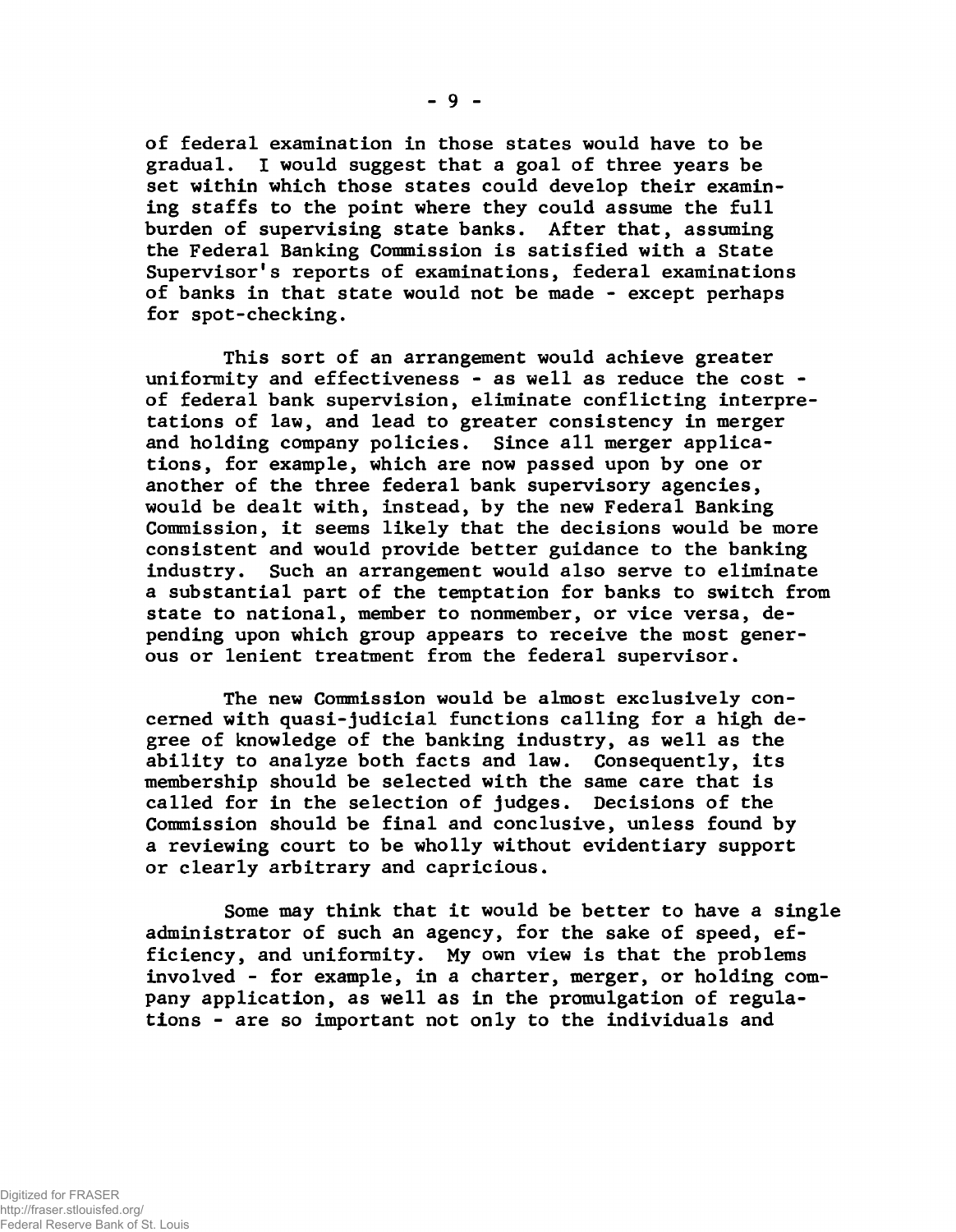**institutions involved but also the public and to the direction of the development of banking in this country, that they demand the judgment of more than one mind. Every man is tied to some degree to his special background and experience, and consequently is not wholly free from bias and prejudice. Therefore, I believe the public interest is best served by requiring that the minds of several men be focused on each problem - even at the expense of some delay and awkwardness.**

**Where would this plan leave the Federal Reserve System? Exactly where it is - as the central bank of this country - except that its examination and supervisory functions would be transferred to the new Commission. This would relieve the Federal Reserve System of a great deal of work, which, while important, is not essentially interrelated with its primary function of regulating the supply of money and credit. In my view, there are few functions in a capitalistic economy more important than this. If, for any reason, the flow of money and credit is too large in relation to the volume of goods and services available for purchase, inflation usually results. Everyone now is aware of the consequences which flow therefrom - most of them evil. On the other hand, the failure of money and credit to keep pace with the growing needs of the economy can result in the under-utilization of our vast resources, excessive unemployment, and - in extreme cases - economic chaos.**

**We all know that monetary policy alone cannot stabilize the economy. Equally important are many other factors, such as fiscal policy, public psychology, the spending and savings habits of people, and the pressures of labor and businesses (including agriculture). But I do believe monetary policy is one of the most potent and is essential as an equalizer among the others. It is sufficiently important that the Board of Governors of the Federal Reserve System should be permitted to devote all of its time and effort to the task, without diverting attention to bank supervisory matters that demand concentrated full-time attention by people especially qualified for the job.**